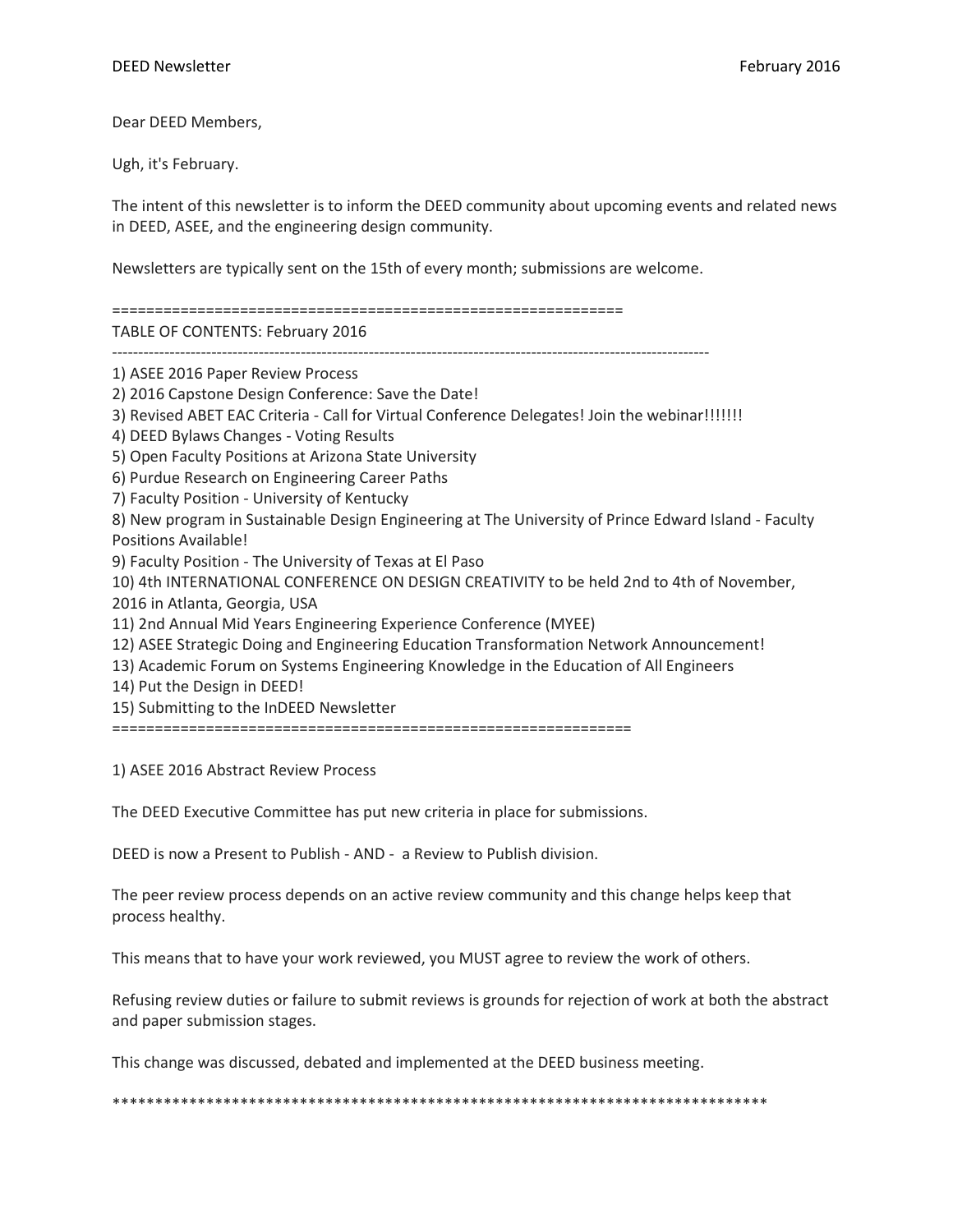### PLEASE ACCEPT AND COMPLETE YOUR REVIEW ASSIGNMENTS

#### \*\*\*\*\*\*\*\*\*\*\*\*\*\*\*\*\*\*\*\*\*\*\*\*\*\*\*\*\*\*\*\*\*\*\*\*\*\*\*\*\*\*\*\*\*\*\*\*\*\*\*\*\*\*\*\*\*\*\*\*\*\*\*\*\*\*\*\*\*\*\*\*\*\*\*\*\*

### !!!!!!!!!!!!!!!!!!!!!!!!!!!!!!!!!!!!!!!!!!!!!!!!!!!!!!!!!!!!!!!!!!!!!!!!!!!!!!!!!!!!!!!!!!!!!

NOTE: PLEASE EDIT YOUR PAPAER FOR ENGLISH LANGUAGE USAGE AND ASEE FORMAT PRIOR TO SUBMISSION.

# THERE IS NO EDITORIAL STAFF TO CORRECT THESE DEFICIENCIES. DON"T ALLOW A FORMAT ERROR TO DISQUALIFTY YOUR WORK.

### !!!!!!!!!!!!!!!!!!!!!!!!!!!!!!!!!!!!!!!!!!!!!!!!!!!!!!!!!!!!!!!!!!!!!!!!!!!!!!!!!!!!!!!!!!!!!

Here are the DEED review guidelines for papers: A) Please rate the paper according to the five review questions below. For each question, provide a HIGH, MEDIUM, or LOW rating:

(1) ORIGINALITY: To what extent does the paper present new ideas or an innovative contribution? [H, M, L]

(2) JUSTIFICATION: To what extent does the paper offer sufficient evidence (data, research, observations, etc.) or reasoning

(methodology, theory, philosophy, etc.) to support its claims? [H, M, L]

(3) CONTEXT: To what extent do the authors place their work in the context of the related literature and

similar applied practice examples? [H,M,L]

(4) IMPACT: To what extent is the content/outcome of this paper applicable to educators in the broader engineering design community

such that the paper could have an impact elsewhere? [H, M, L]

(5) QUALITY OF COMMUNICATION: To what extent is the paper effectively structured, illustrated, and clearly written [H,M,L]

B) Please provide COMMENTS to accompany your ratings of the review questions. Feel free also to provide other concrete suggestions to help the author(s) improve the paper.

C) If you think the paper is exceptionally good, please check the box for Best Paper too.

=============================================================

2) 2016 Capstone Design Conference: Save the Date!!

Calling all those involved in capstone design! The 2016 Capstone Design Conference is scheduled for June 6-8, 2016 in Columbus, Ohio.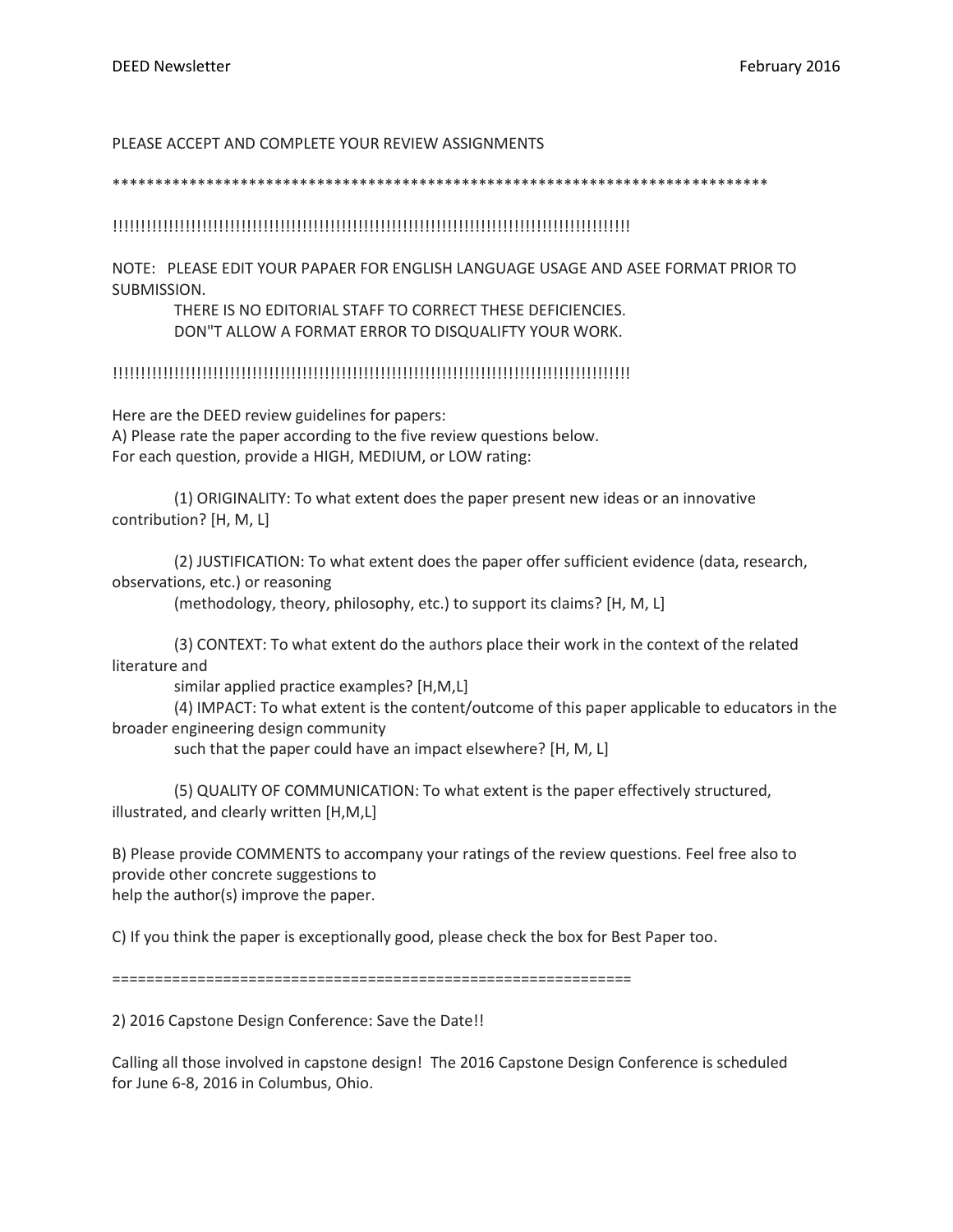The biannual Capstone Design Conferences provide an opportunity for the engineering community to share ideas about starting and improving design-based capstone courses. See some of the ideas presented in the 2014 Capstone Design Conference in the latest IJEE special issue:

<http://www.ijee.ie/contents/c310615B.html>

Sign up for the capstone design conference mailing list to receive conference updates:

<http://capstonedesigncommunity.org/mailing-list>

=============================================================

3) Revised ABET EAC Criteria !!!!!!!!!!!!!!!!!!Virtual Conference Delegates Needed!!!!!!!!!!!!!!!!!!!!

The revised proposal of the Engineering Accreditation Commission to revise Criteria 3 and 5 has now been posted to the ABET website:

<http://www.abet.org/news/abet-releases-criteria-proposal-for-public-comment/>

ABET requests that this information be disseminated to relevant accreditation operating committees, department chairs/heads, groups and faculty members in ASEE for their review and comment. One method of providing comments is to use this electronic response form:

<https://www.surveymonkey.com/r/CRIT35R2>

Please take time to provide feedback on these new proposed criteria to ensure that the assessment community understands and respects the role of faculty in the engineering education process.

+++++++++++++++++++++++++++++++++++++++++++++++++++++++++++++++++++++++++++++++++++++ ++++++++++++++++++++++++++++++++++++++++++++++++++++++++++++++

If you would be interested in representing DEED at a virtual conference to help set the discussion parameters for the Town Hall scheduled for the conference in New Orleans, please send an email to: Susannah Howe, [showe@smith.edu](mailto:showe@smith.edu)

+++++++++++++++++++++++++++++++++++++++++++++++++++++++++++++++++++++++++++++++++++++ ++++++++++++++++++++++++++++++++++++++++++++++++++++++++++++++

Webinar Details - All are welcome !

Simplifying ABET EAC Accreditation Criteria: Did ABET go too far?

ASEE Webinars on Proposed ABET Engineering Accreditation Commission (EAC) Changes

Tuesday, February 16th, 4:30 PM EST (3:30 CST, 1:30 PST) Professor Rebecca Bates, Minnesota State University, Mankato, Host Friday, February 19th, 1:00 PM EST (2:00 CST, 12:00 PST) Professor R. Alan Cheville, Bucknell University, Host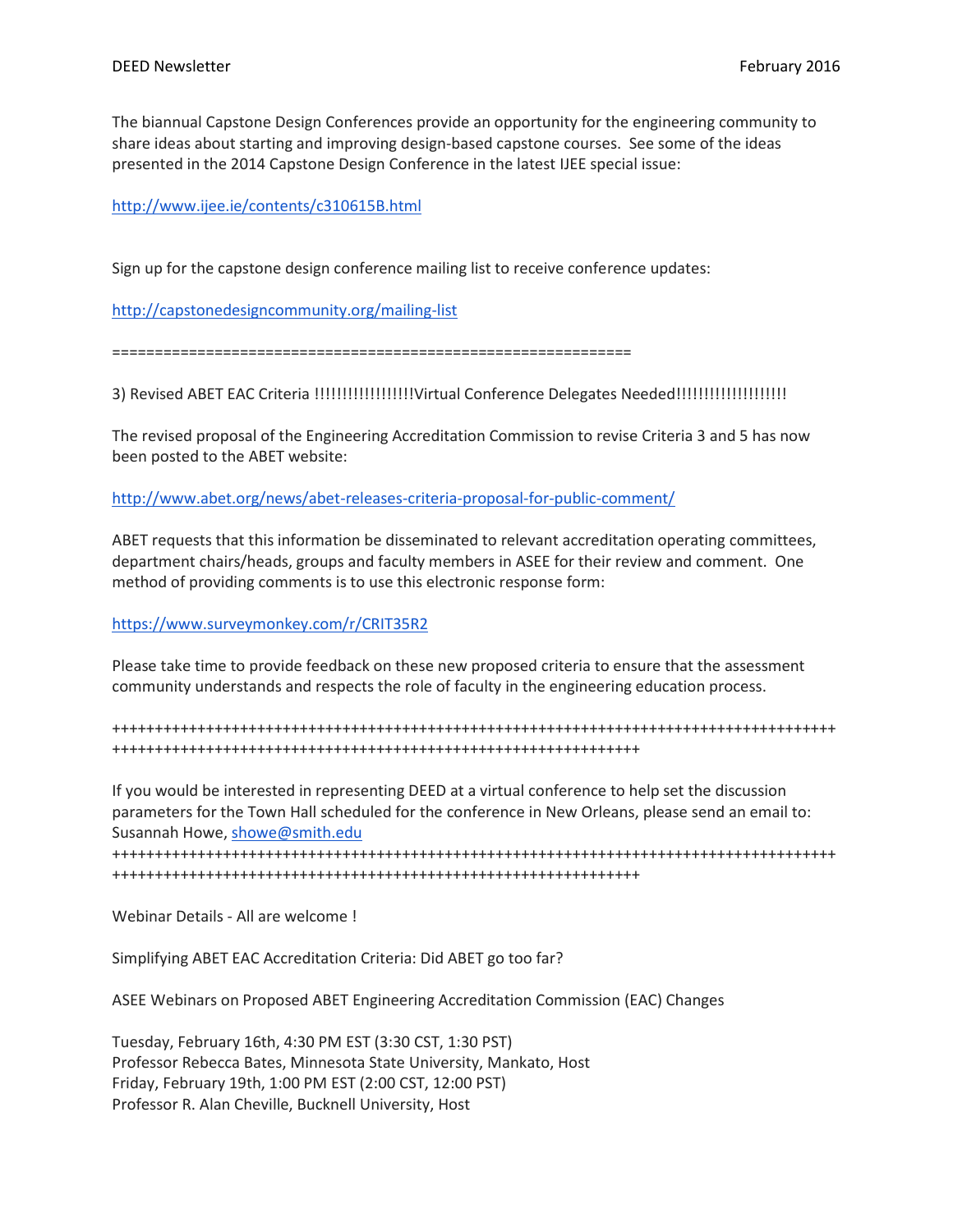Einstein has been attributed with saying "everything should be as simple as it can be, but not simpler." The Engineering Accreditation Commission (EAC) of ABET is considering a proposal to "simplify" the criteria for accrediting engineering programs, with a decision coming in spring 2016. Should you care? Will the new criteria improve student learning? Will they be easier to assess? Will the changes produce better engineers? Time is short to consider the proposal and weigh in before the changes are finalized. In this webinar, you'll get an overview of the proposal and ABET's stated rationale for the change. We'll then analyze the proposal and consider the benefits and disadvantages. Finally, you'll learn how to learn more and how to make your voice heard.

This webinar is organized by the ASEE Ad Hoc Committee on ABET EAC Changes with thanks to Iowa State University for WebEx Hosting. No advance registration required.

INSTRUCTIONS TO JOIN THE WEBINAR

1. To join, go to [https://iowastate.webex.com](https://iowastate.webex.com/) and enter meeting number 928 703 503

2. If this is your first WebEx, you will need to install the application when prompted. If you do not have administrative privileges on your computer,

click the link to install the "One-Time Meeting Application" and you will have full functionality for this meeting.

3. Enter your name at the login prompt (e-mail is not necessary).

4. You can join, listen and participate in the conference by using your computer or telephone.

a. Press the " Call Using Computer" button. This will join you to the conference and you will hear a beep confirming your entry.

> You may test your speakers and microphone by selecting "More" when you hover over the three dots below the "Call Using Computer" button.

You will be automatically muted when you join the audio conference.

b. The telephone option is available by pressing the three dots below the "Call Using Computer" button, where "More" options are presented.

"Call Me" or "I Will Call In". Just follow the prompts.

!!!!!!!!!!!!!!!!!!!!!!!!!!!!!!!!!!!!!!!!!!!!!!!!!!!!!!!!!!!!!!

This will be discussed at the Town Hall meeting sponsored by the Ad Hoc Committee on Interdivisional Cooperation at ASEE 2016 New Orleans. See you there! !!!!!!!!!!!!!!!!!!!!!!!!!!!!!!!!!!!!!!!!!!!!!!!!!!!!!!!!!!!!!!

=============================================================

4) DEED Bylaws changes - Voting Results

The DEED bylaws have been modified to agree with ASEE recommended practice, to reflect the new financial reality at ASEE and to incorporate some recognition of the membership.

The Bylaws were revised by a group of DEED directors (past and present) and voted on by the Executive Committee. These revised bylaws are posted at:

<http://deed.asee.org/index.php/bylaws/>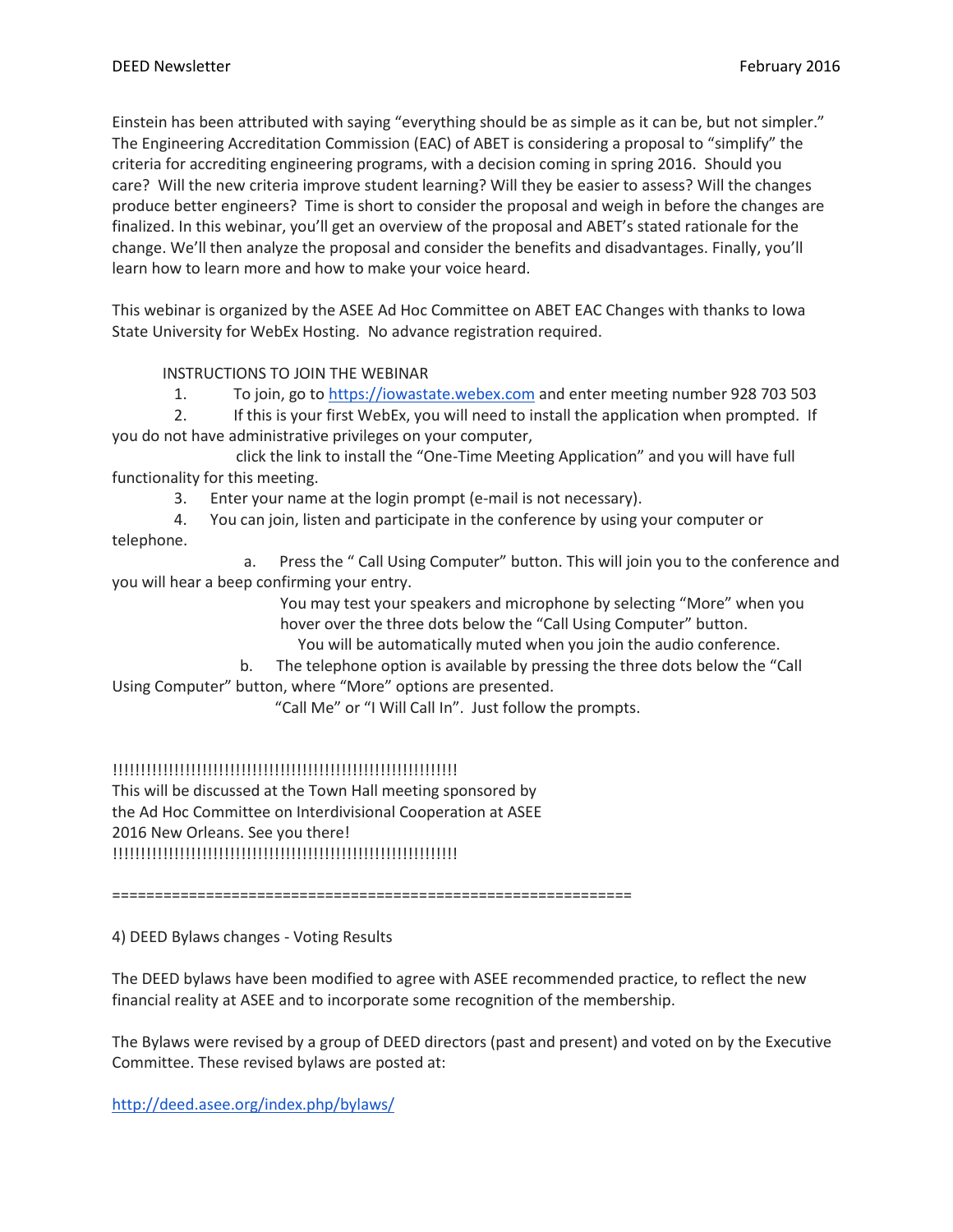There were 265 total ballots cast. The results were:

| For:     | 238 |
|----------|-----|
| Against: | 10  |
| Abstain: | 17  |

The measure passed. The new set of bylaws will be submitted to ASEE administration for official adoption. It is the understanding of the DEED Executive Committee that these new bylaws will be in force starting in the Fall of 2016.

=============================================================

5) Open Faculty Positions at Arizona State University

The Ira A. Fulton Schools of Engineering at Arizona State University has openings for tenure/tenure track faculty positions to support a broad initiative in advanced manufacturing. Appointments will be at the assistant, associate or full professor rank commensurate with the candidate's experience and accomplishments, beginning August 2016. Areas of interest include, but are not limited to: product design strategies for additive manufacturing systems, modeling of advanced manufacturing systems and processes, non-destructive testing-manufacturing integration, hybrid additive-subtractive manufacturing process integration, automation strategies and technologies for hybrid manufacturing, and scalable manufacturing at the limits of size, temperatures, and material properties. While the faculty appointment may be in any of the six Fulton Schools of Engineering, The Polytechnic School, located at ASU's Polytechnic campus in Mesa, Arizona, is currently the most involved in the search. The Polytechnic School houses the premier additive manufacturing and research center in the Southwest, providing strong support for the advancing ASU's research and development in Advanced Manufacturing. The facility features over \$2M in state-of-the-art polymer, metal, and composite materials 3D printing equipment as well as advanced materials processing and analysis capabilities.

For more information or questions about the positions, please contact the search committee chair, Jennifer Bekki [\(jennifer.bekki@asu.edu\)](mailto:jennifer.bekki@asu.edu). Review of applications will begin on November 26, 2015.

For more information, see the complete posting online at: [http://engineering.asu.edu/hiring/advanced](http://engineering.asu.edu/hiring/advanced-manufacturing-systems-11362/)[manufacturing-systems-11362/](http://engineering.asu.edu/hiring/advanced-manufacturing-systems-11362/)

=============================================================

6) Purdue Research on Engineering Career Paths

We are working to develop preparatory materials that help engineering undergraduate students learn to write effective resumes and pursue professional engineering opportunities. The first phase of this research is to collect resumes from undergraduate students, young professionals, and mid/late-career professionals in engineering careers. We would appreciate your input as an engineer by completing a very short survey for us, as well as uploading a copy of your professional engineering resume. All of this is done through online survey software.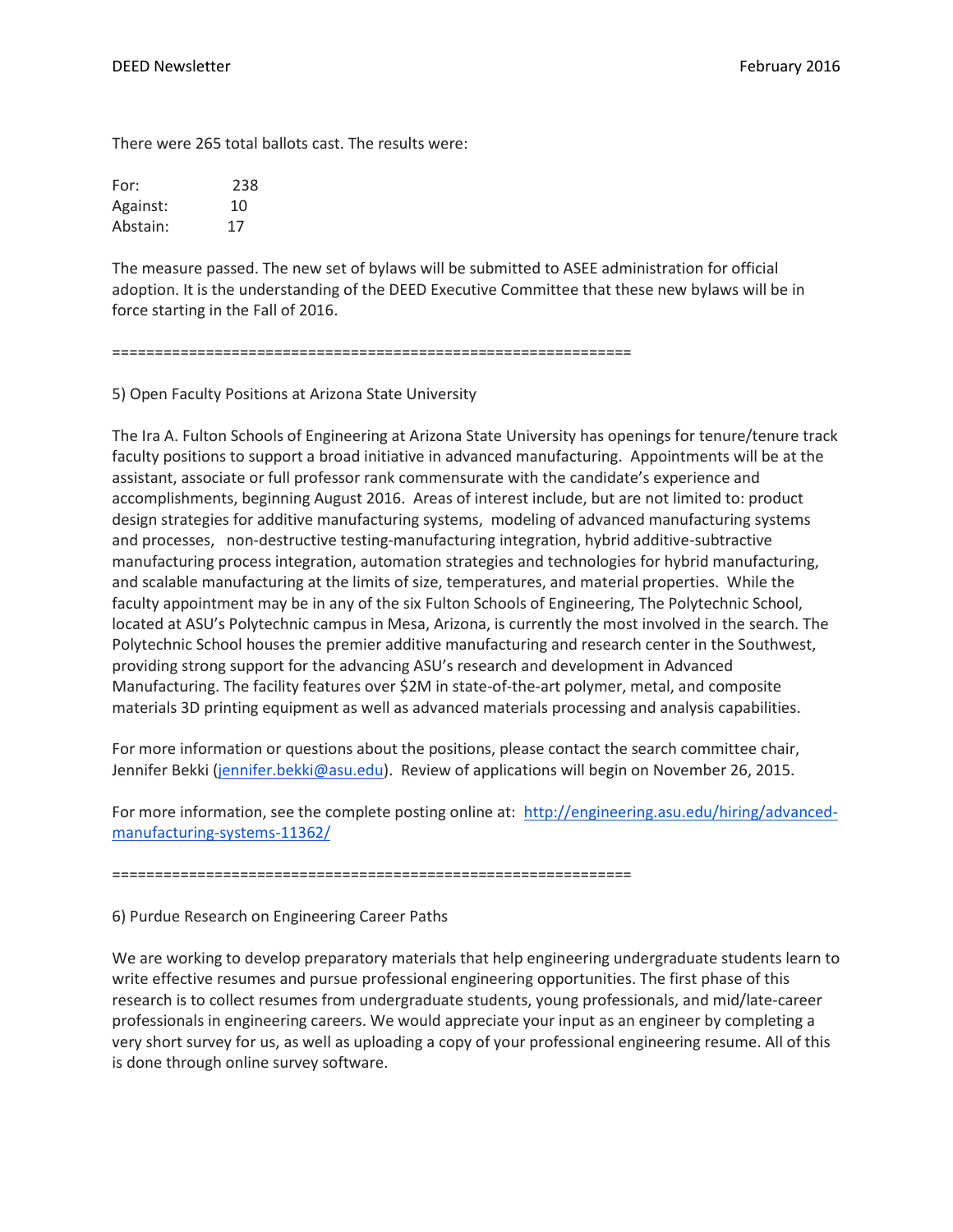Purpose of Research: The purpose of this research is to study engineering career paths and resume writing from successful engineers at a variety of career levels (from university student into professional engineering roles).

Specific Procedures to be Used: This research is conducted via an online survey, which is comprised of demographic information and a space for you to upload your current resume into the system.

Confidentiality: The project's research records may be reviewed by departments at Purdue University responsible for regulatory and research oversight. Steps will be taken to insure the confidentiality of all materials. All survey responses will be confidential. If your resume includes your name in the document or filename, these elements will be blinded before data analysis, in order to best protect your identity. All data provided to researchers will be stored in a secure (password protected) database that only the principal and co-investigators on this project will be able to access. Any printed data will be stored in a locked cabinet.

If you are willing to participate in our research, please follow the survey link below to participate. It is estimated that this will take no more than 5 minutes of your time.

# [https://purdue.qualtrics.com/SE/?SID=SV\\_cXYlxlwZysGSf2J](https://purdue.qualtrics.com/SE/?SID=SV_cXYlxlwZysGSf2J)

In addition, if you would be willing to pass this on to your engineering friends and colleagues, we would be grateful for more participants.

Thanks in advance, as we work to better educate and prepare future generations of engineering students.

Contact Information: If you have concerns, you may contact:

Catherine Berdanier [\(cberdanier@purdue.edu\)](mailto:cberdanier@purdue.edu) Gracemarie Mike [\(gmike@purdue.edu\)](mailto:gmike@purdue.edu) Mary McCall [\(mccall0@purdue.edu\)](mailto:mccall0@purdue.edu) Dr. Monica Cox [\(mfc@purdue.edu\)](mailto:mfc@purdue.edu)

=============================================================

7) Faculty Position in the First-Year Engineering Program - University of Kentucky

The College of Engineering at the University of Kentucky invites applications for multiple non tenuretrack lecturer and tenure-track special title series faculty positions with duties oriented primarily towards hands-on first-year engineering education. Appointment to lecturer or special title series faculty positions will be commensurate with applicant qualifications and experience. Applicants will hold a primary appointment in the academic department most closely aligned with their background and the Dean will assign their effort to the First-Year Engineering Program. All appointments are nine-month, renewable with a start date on or before May 16, 2016. In preparation for the fall 2016 launch of the First-Year Engineering curriculum, two months of summer support will be offered and applicants must be available for training during summer 2016. Opportunities to teach and/or participate in research in future summer sessions for additional compensation may be available.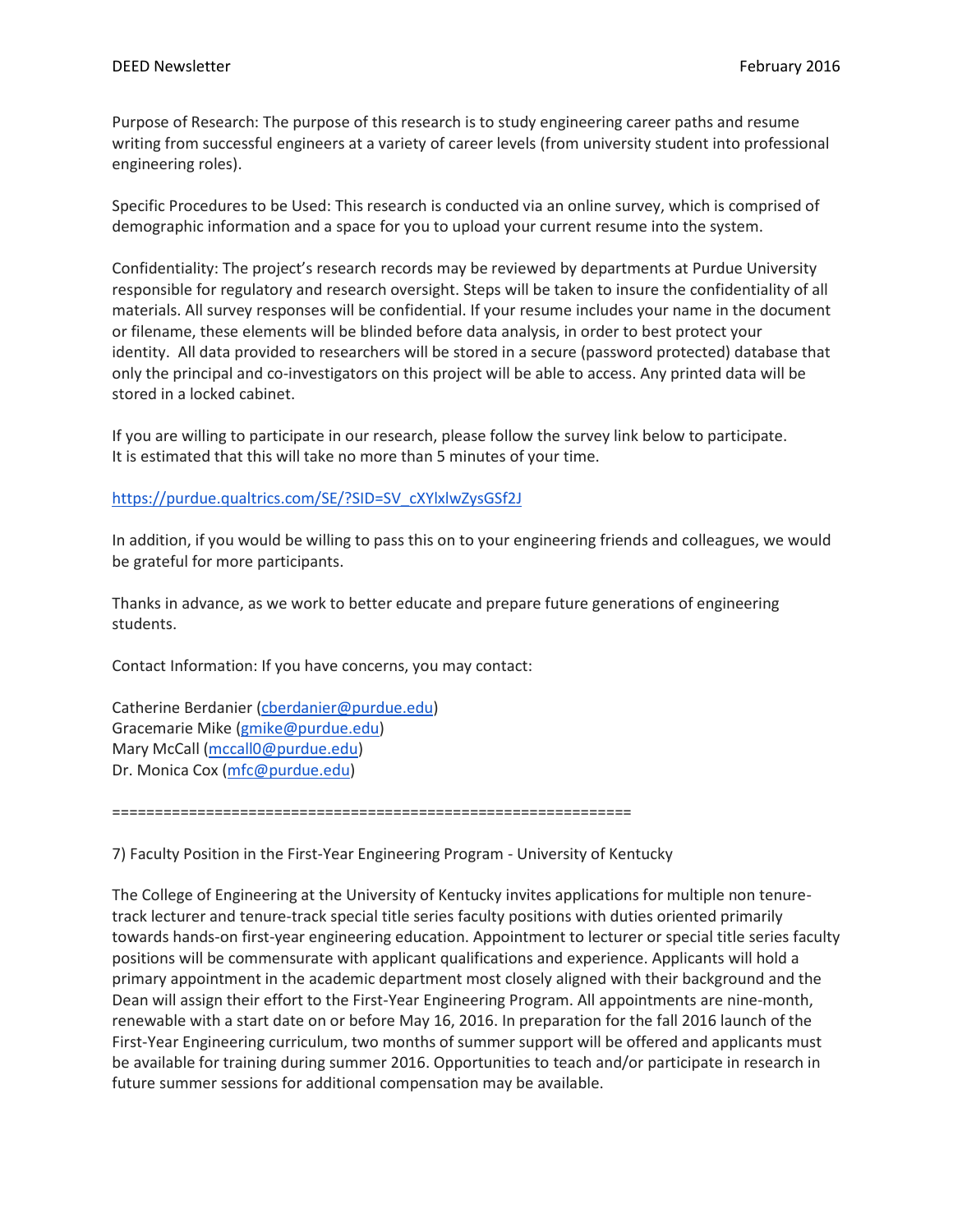Duties will include teaching 14-16 classroom contact hours per week, office hours, grading, supervision of teaching assistants and development of course materials. Multiple sections of lecture and laboratory courses will be offered each semester. Course topics include student success strategies, computer programming, software applications, hands-on hardware interfacing, teamwork and design projects. Individuals with embedded computer programming and/or engineering design experience are especially encouraged to apply. Experience in industry is also welcome.

Lecturer applicants should hold at least a Master's degree and at least one degree (BS, MS or PhD) in an engineering discipline or computer science. The initial appointment for lecturer faculty will be for one year. Applicants should have strong written and oral communication skills and a commitment to excellence in undergraduate education. Lecturer positions do not have required research responsibility; however interest in engineering education research will be viewed favorably.

To apply, please submit a cover letter, current curriculum vita, statement detailing teaching philosophy, interests, and experience, and contact information for at least three references.

Special Title Series applicants should hold at least a PhD and at least one degree (BS, MS or PhD) in an engineering discipline or computer science. The initial appointment for special title series faculty will be for two years. Teaching in the First-Year Engineering Program will be the majority of the assignment. Applicants should have strong written and oral communication skills, a commitment to excellence in undergraduate education and the motivation to sustain a program of independent scholarship through innovative educational activities, laboratory development, the direction of undergraduate and/or graduate research, and other independent and collaborative research endeavors.

To apply, please submit a cover letter, current curriculum vita, research statement, statement detailing teaching philosophy, interests, and experience, and contact information for at least three references. Review of applications will begin immediately and will continue until all positions are filled. Application documents should be submitted electronically, preferably by January 8, 2016.

To apply for Assistant Professor, Special Title Series, apply to requisition number:

• FE00357 (http:[ukjobs.uky.edu/postings/83969\)](http://ukjobs.uky.edu/postings/83969).

For Lecturer positions, apply to position number:

- FE00363 Electrical & Computer Engineering (http[:ukjobs.uky.edu/postings/84271\)](http://ukjobs.uky.edu/postings/84271)
- FE00360 Computer Science (http[:ukjobs.uky.edu/postings/84274\)](http://ukjobs.uky.edu/postings/84274)
- FE00365 Chemical & Materials Engineering (http[:ukjobs.uky.edu/postings/84275\)](http://ukjobs.uky.edu/postings/84275)
- FE00362 Civil Engineering (http[:ukjobs.uky.edu/postings/84276\)](http://ukjobs.uky.edu/postings/84276)
- FE00361 Mining Engineering (http[:ukjobs.uky.edu/postings/84278\)](http://ukjobs.uky.edu/postings/84278)
- FE00364 Mechanical Engineering (http[:ukjobs.uky.edu/postings/84280\)](http://ukjobs.uky.edu/postings/84280)

For questions regarding the submittal of application materials, contact UK Human Resources by calling [\(859\) 257-9555,](tel:%28859%29%20257-9555) option 2. For more information regarding this opportunity, please contact the Search Committee Chair, Dr. Janet Lumpp, Professor, Director of the First-Year Engineering Program [\(jklumpp@uky.edu\)](mailto:jklumpp@uky.edu).

===================================================================================== =====================================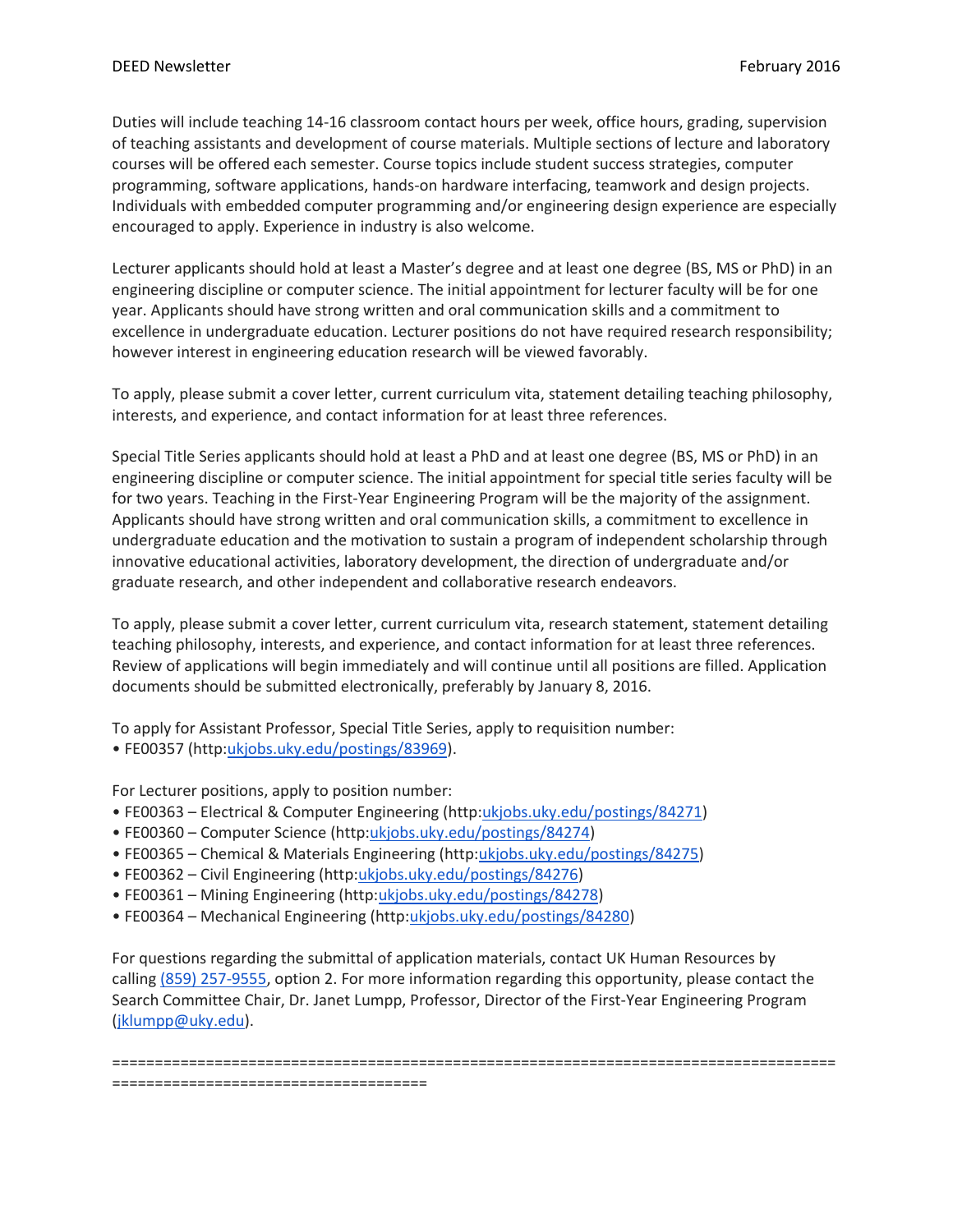8) New program in Sustainable Design Engineering at The University of Prince Edward Island - Faculty Positions Available!

The School of Sustainable Design Engineering at the University of Prince Edward Island is seeking applicants for up to ten tenure-track faculty positions encompassing all academic ranks. UPEI's new four year degree program in Sustainable Design Engineering provides students with an unprecedented opportunity to gain their Bachelor of Science via a client-focused, project-based model.

Design projects, which are integrated into every academic semester of the program, are based on realworld problems and external clients. Through these design courses, students are immersed in a realistic engineering environment where they are expected to interact with clients, develop design solutions, and conform to the best practices of the profession.

# <http://www.upei.ca/hr/competition/36a15>

If you have any questions, or would like more detailed information, please contact:

Elizabeth Osgood, P. Eng. Assistant Professor School of Sustainable Design Engineering University of Prince Edward Island [\(902\) 620-5175](tel:%28902%29%20620-5175) [eosgood@upei.ca](mailto:eosgood@upei.ca)

=============================================================

9) Faculty Position - University of Texas at El Paso

CHANGE THE FUTURE. JOIN OUR TEAM. (Tenure Track Faculty or Professor of Practice) The Department of Engineering Education and Leadership at The University of Texas at El Paso is looking for innovative, entrepreneurial minded, engineering and/or business leaders to help us continue developing the first in the nation BS in Engineering Leadership. If you are excited about integrating innovative techniques for teaching engineering with real world experiences in a flipped classroom setting, check us out!

For more information: [eel.utep.edu/docs/eelemployment.pdf](http://eel.utep.edu/docs/eelemployment.pdf) and [e-lead.utep.edu.](http://e-lead.utep.edu/)

Review of Applications begins December 15th!

Point of contact for questions or additional information:

Meagan Vaughan Kendall, PhD Assistant Professor Engineering Education & Leadership The University of Texas at El Paso [\(915\) 747-7829](tel:%28915%29%20747-7829) [mvaughan@utep.edu](mailto:mvaughan@utep.edu)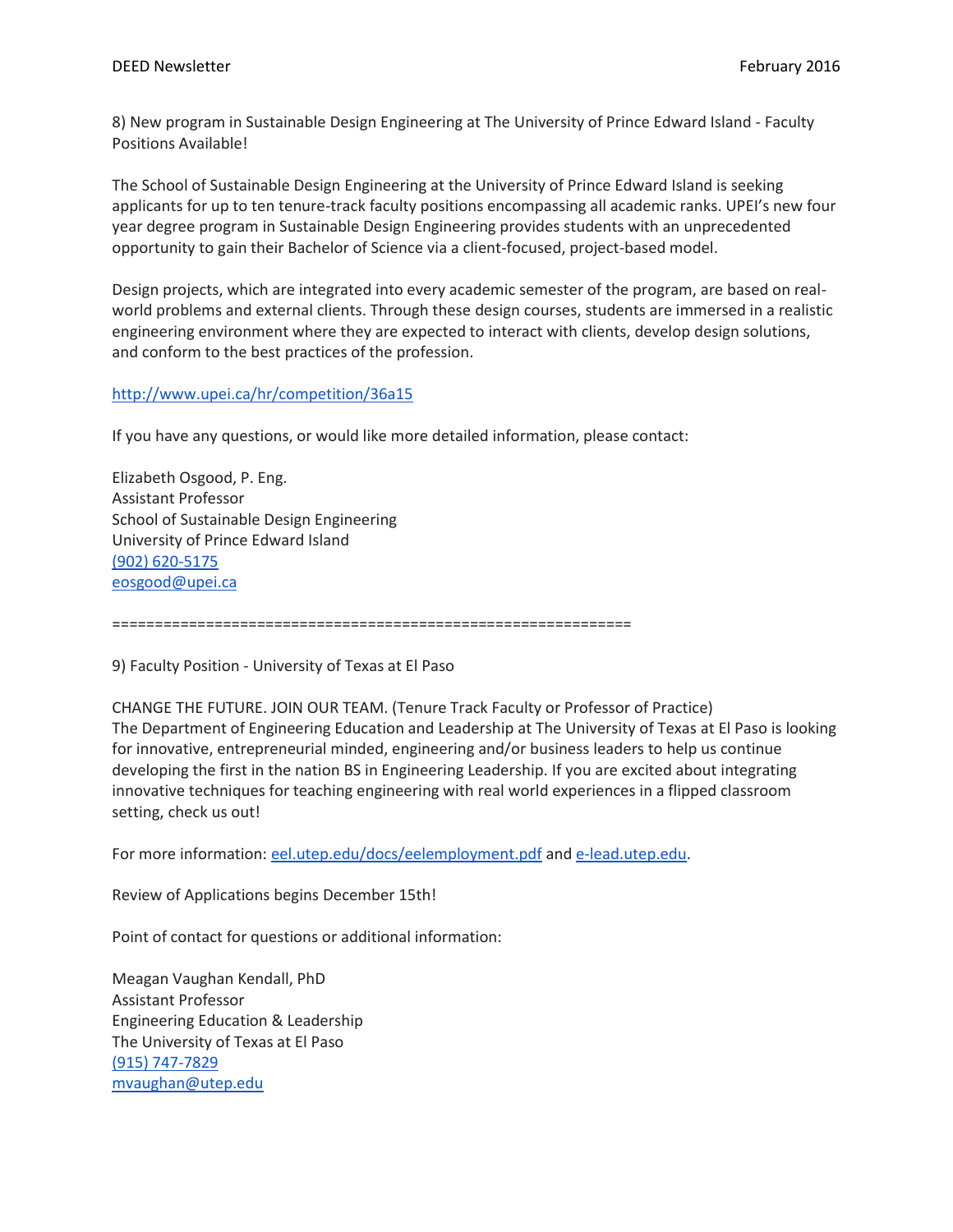=============================================================

10) 4th INTERNATIONAL CONFERENCE ON DESIGN CREATIVITY to be held 2nd to 4th of November, 2016 in Atlanta, Georgia, USA

Design creativity is an important and interesting topic of study in design. Since it involves the profound and essential nature of design, design creativity is expected to be a key in not only addressing the social problems that we are facing, but also producing an innate appreciation for beauty and happiness in our minds. In order to elucidate the nature of design creativity, the following issues are being studied: cognitive processes underlying design creativity, computational models of design creativity, and practical processes to incorporate the human and social dimensions.

Conference website:

[www.me.gatech.edu/2016\\_icdc](http://www.me.gatech.edu/2016_icdc)

Email:

[ICDC2016@me.gatech.edu](mailto:ICDC2016@me.gatech.edu)

We invite high-quality submission for ICDC including, but are not limited to the following: Collaborative creative design, Cognition in creative design, Creative design processes and methods, Creative design styles and cultures, Design creativity support tools, Cultural aspects of creativity and innovation, Measuring creativity and its impact, Social dimensions of creative design, Teaching creativity and innovation, Bioinspired design, Creative processes in design.

Full paper submission: 15th April, 2016

Conference Chair: Julie Linsey, USA Vice Chair: Yukari Nagai, Japan Program Chair: Maria Yang, USA

=============================================================

ICDC 2016 will be co-located with the 24th International Conference on Case-Based Reasoning (ICCBR 2016). ICCBR 2016 will be held at Georgia Tech from Oct. 31 to Nov. 2 with Creativity as the conference theme. Details to follow soon. Contact Dr. Ashok Goel for more details on ICCBR 2016 [ashok.goel@cc.gatech.edu](mailto:ashok.goel@cc.gatech.edu)

=============================================================

11) 2nd Annual Mid Years Engineering Experience Conference (MYEE)

Call for proposals (presentations and workshops) [http://myeec.org](http://myeec.org/)

March 30 – April 1, 2016 College Station, TX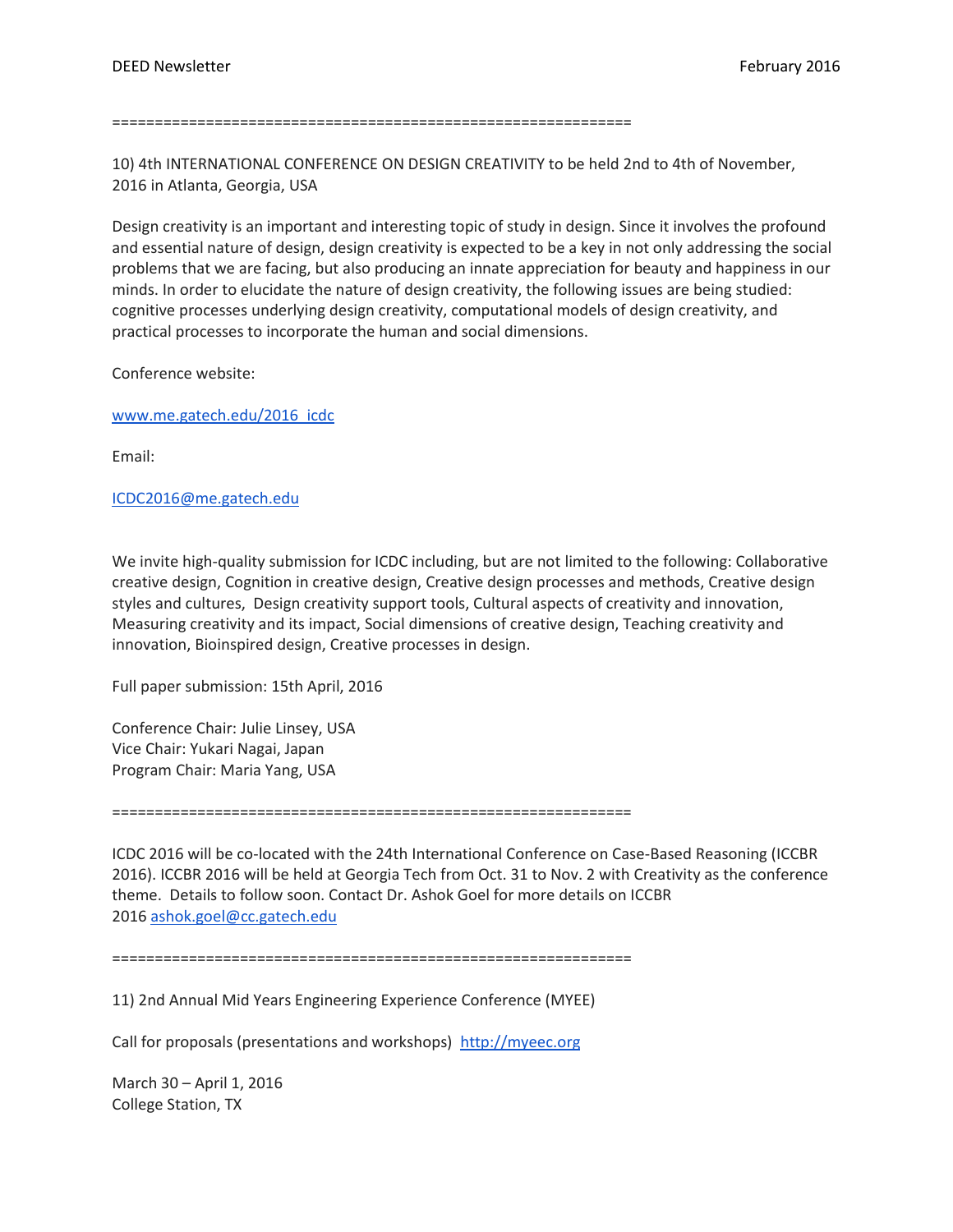### Hosted by:

The Dwight Look College of Engineering at Texas A&M University The Texas A&M Engineering Experiment Station The Institute for Engineering Education and Innovation

The second annual Mid Years Engineering Experience (MYEE) Conference is dedicated solely to addressing the middle years in the engineering curriculum, i.e., the sophomore and junior years. These two years are typically referred to as the Sophomore Slump and Junior Jump. To ensure a quality conference MYEE seeks presentations, workshops, and/or special sessions related to the primary objective of promoting scholarly research on topics focusing on these two years. Both 2-year and 4-year institutions are encouraged to submit. Suggested topics include, but are not limited to: innovative pedagogies for teaching engineering science courses; proven techniques of using instructional technology to enhance student learning and/or critical thinking skills; successful models for engaging professional practitioners, such as in-classroom, field trips, and internships; design across the curriculum; novel assessment/research methods for student learning and program evaluation/improvement; retention; issues related to nontraditional student populations; diversityaware classroom techniques; and advising. The intent is to offer a collaborative exchange of ideas that have worked for second and third year engineering students, while providing networking opportunities for engineering educators who focus on these areas.

The conference organizers are pleased to announce the international journal, "Engineering Education Letters," has agreed to partner with this conference to publish a Special Issue. Based on the conference review of the extended abstracts, selected authors will be invited to write a full paper for a Special Issue of "Engineering Education Letters" focused on these mid years, which will then go through the standard, peer review process.

- 1. Presentation, workshop, or special session proposals submission (300 500 word summary): February 8, 2016
- 2. Proposals reviewed and authors notified: February 12, 2016
- 3. Early Registration Deadline: February 15, 2016
- 4. Final proceedings version of Extended Abstracts (1500-3000 words): March 1, 2016
- 5. Conference: March 30 April 1, 2016

Proposals for participation in the 2016 Conference can be submitted in the following two venues:

- 1. Workshops: Longer period of time for a focused topic or exchange.
- 2. Presentations: For projects either well defined or projects that are planned to begin soon.
- 3. Special Sessions: Panels, round tables, discussions, vendor showcases, etc.

# Topics of Interest

You can either select an area of Engineering Education, Engineering Technology Education, Computer Science Education or other related area. The topic areas are to allow attendees to develop a network of people with common interests,

- Advances in engineering education research as it applies to the sophomore and junior year experience
- Innovative pedagogies for teaching technical content
- Laboratory development and innovation
- Experiential learning and immersive experiences
- Design education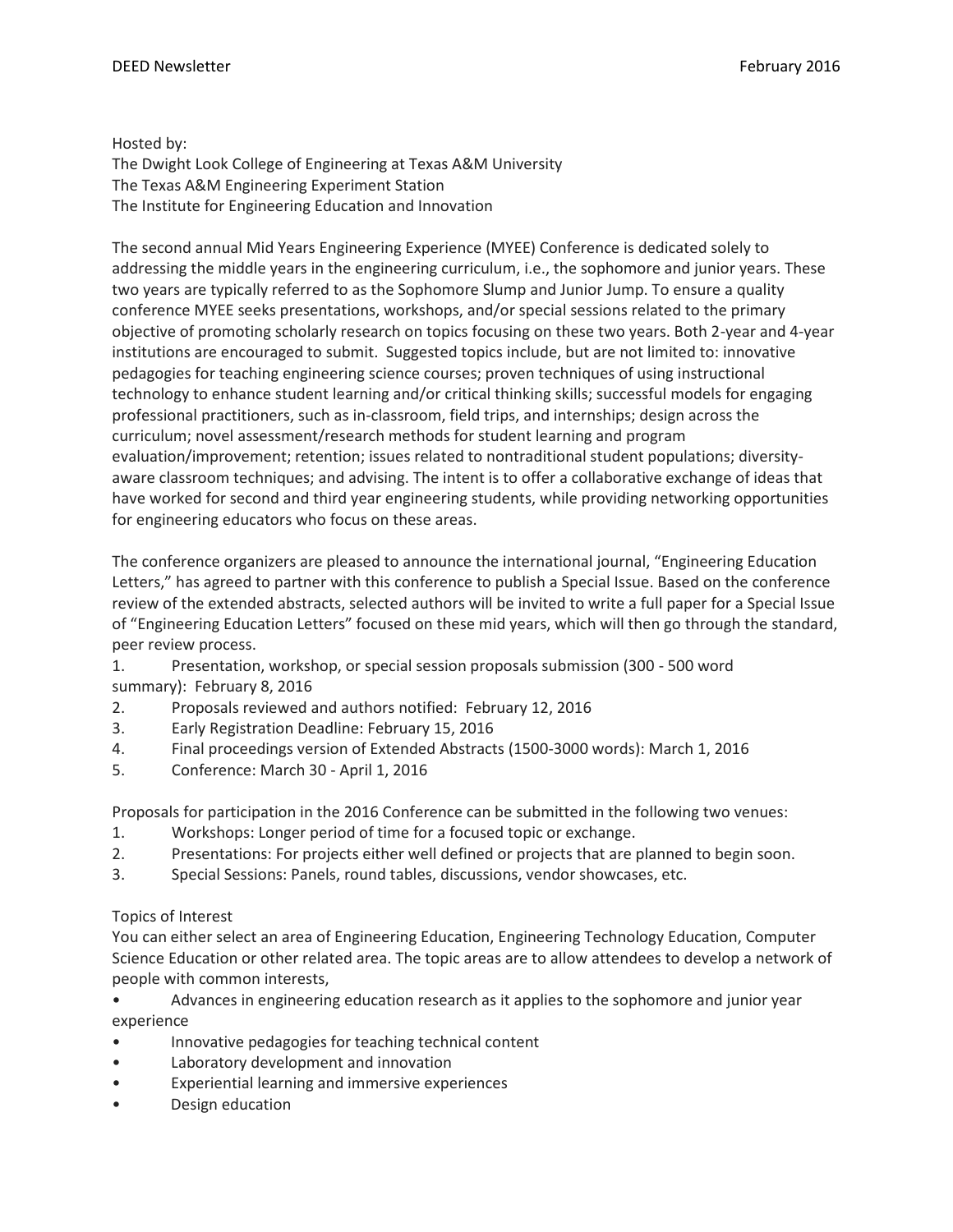- Undergraduate research and integration of research and education
- Blended, inverted/flipped, and online learning in the sophomore and junior years
- Design across the curriculum involving the sophomore and junior years
- Current technologies and their impact on the sophomore gateway courses and junior courses
- Novel assessment/research methods for student learning and program

evaluation/improvement

- Innovative and proven methods for assessing effective teaching using instruments outside of and/or in addition to the traditional student rating
- Novel approaches and methods for addressing ABET engineering criteria
- Learning outcomes, assessment, and accreditation
- Demonstrated success in integrating sustainability concepts within classes, curricula, and cocurricular activities
- Retention and learner support strategies for the sophomore and junior years
- Transition strategies from the freshman year to the sophomore year to improve sophomore slump
- Integration of transfer students to the mid years
- Approaches to address the time "between the bookends" of the freshmen year and the senior year
- Measures and promotion of academic maturity in the mid years
- Role of advising and its impact on the mid years
- Effective uses of peer mentoring and/or student organizations in the mid years
- Formation and development of engineering identity in the sophomore and junior years
- Student development models and best practices to promote the professional development of preparing students for internships and graduation
- Strategies to improve sophomore and junior year success for diverse students
- Use of learning analytics to improve success and retention for mid years
- Living and learning communities in the mid years
- Service learning in the mid years
- Preparing students for the jump or transition to the professional environment
- Other topics that address issues in engineering education in the sophomore and junior years

If you have any questions, please contact the conference organizers at  $m$ yeec@tamu.edu

=============================================================

12) ASEE Strategic Doing and Engineering Education Transformation Network Announcements !

Seeking Volunteers: ASEE Strategic Doing Team

We are seeking volunteers to engage in ASEE's Strategic Doing efforts through the Transformation Team. The purpose of this team is to help ASEE transform how it supports teams of faculty, administration, and students as they transform engineering education at their institutions. This is a great opportunity to engage with and serve ASEE and its members while building a network of colleagues interested in transformation of engineering education. Expected monthly time-commitment: 2-3 hours. To join or for more information, please contact the team lead

Gurlovleen Rathore [\(Gurlovleen.rathore@gmail.com\)](mailto:Gurlovleen.rathore@gmail.com)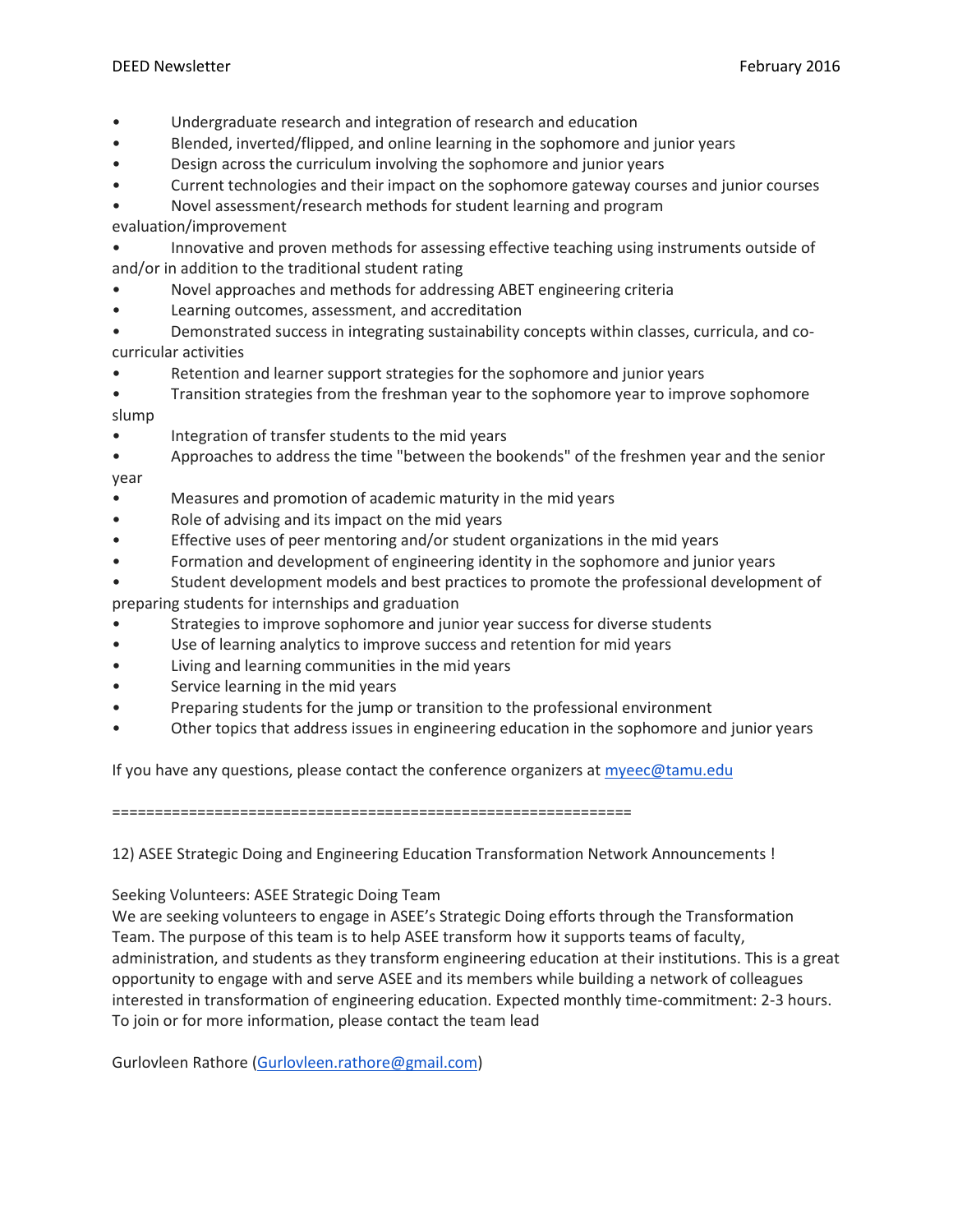(Five-minute) Survey: Engineering Education Transformation Network Are you working to transform engineering education? Do you want to connect with like-minded colleagues to expand your efforts, leverage best practices and/or resolve challenges you have encountered?

Complete a brief survey to help ASEE's Transformation Team develop a network to support your ongoing efforts to transform engineering education. Questions? Contact ASEE's Strategic Doing Transformation Team lead by Gurlovleen Rathore [\(Gurlovleen.rathore@gmail.com\)](mailto:Gurlovleen.rathore@gmail.com)

=============================================================

13) Academic Forum on Systems Engineering Knowledge in the Education of All Engineers

The International Council on Systems Engineering (INCOSE), the Systems Engineering Research Center (SERC), the American Society of Engineering Education (ASEE) and a number of universities are working together to increase the use of Systems Engineering (SE) Knowledge in the Education of All Engineers.

As part of this work we will hold a free Academic Forum meeting at George Mason University (GMU) on 2-3 May 2016 at the GMU Arlington Campus.

### [http://arlington.gmu.edu](http://arlington.gmu.edu/)

Please put these dates in your calendar if you would like to attend and register your interest by sending your name and affiliation to Mr. Angel Manzo at:

#### [seor@gmu.edu](mailto:seor@gmu.edu)

The event will be free to attend but places will be limited and attendees must register. Details on how to register for a place, local hotels, etc. are available at the forum website.

A brief discussion of the forum theme and aims is given below. Three specific themes have emerged from previous academic forum:

- 1. Why is SE knowledge of value to the education of all engineers?
- 2. What SE knowledge is important to achieve this value?
- 3. How do we facilitate the integration of this knowledge into engineering education?

You can find a discussion of these themes, the background and motivation for our joint activities, and a description of recent forum activities at

[http://www.wpi.edu/research/seli/incose61.html.](http://www.wpi.edu/research/seli/incose61.html)

If you have specific ideas or information to add to this work and would like to be more directly involved, please contact Rick Adcock.

Rick Adcock INCOSE Associate Director for Education [R.D.Adcock@Cranfield.ac.uk](mailto:R.D.Adcock@Cranfield.ac.uk)